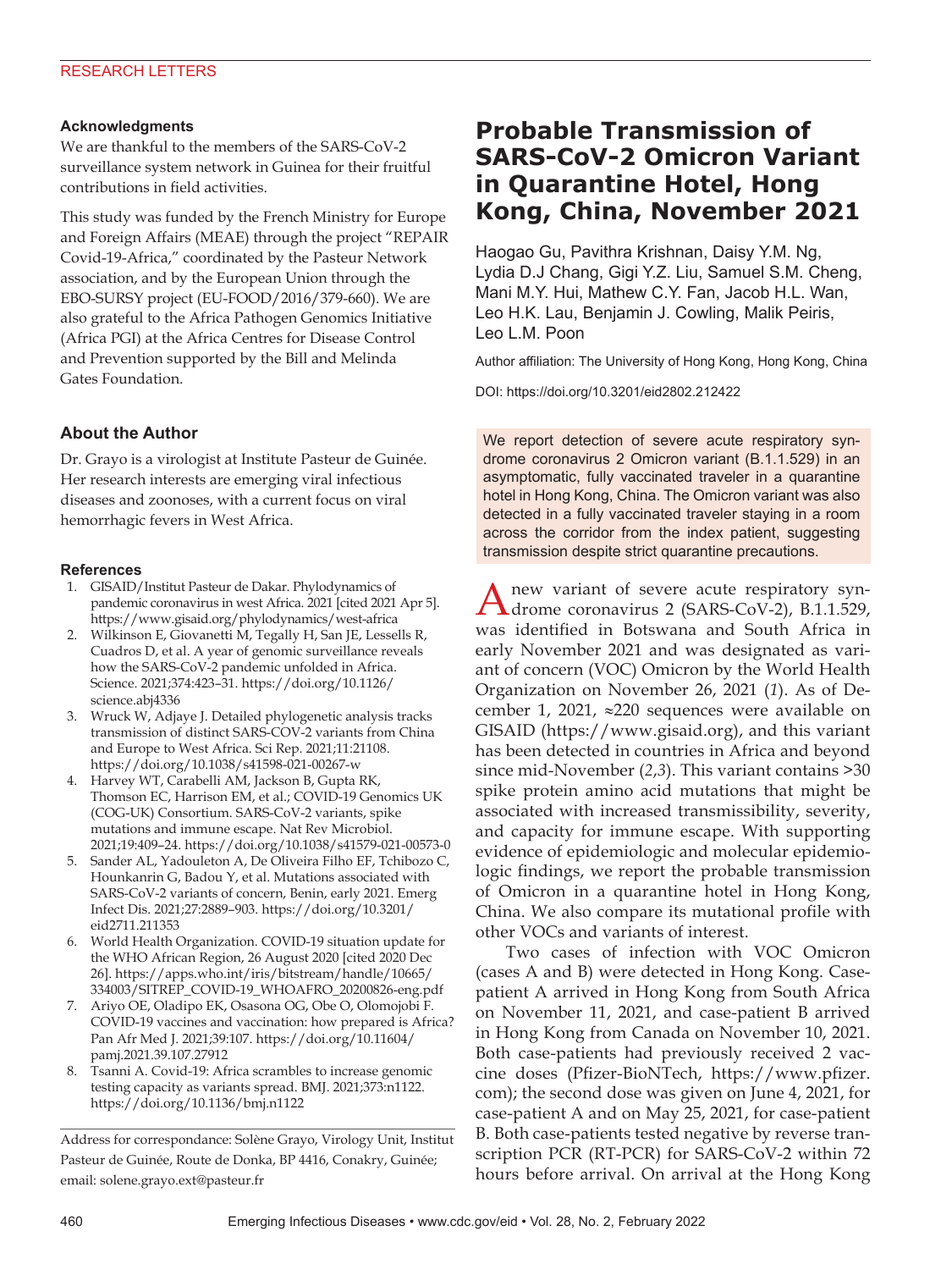airport, both case-patients stayed in the same quarantine hotel and had rooms across the corridor from each other on the same floor.

Case-patient A showed a positive result for SARS-CoV-2 without symptoms on November 13, 2021 (cycle threshold  $[C_{\text{t}}]$  value 18). He was hospitalized and isolated the next day. Case-patient B had mild symptoms develop on November 17, 2021. He showed a positive result for SARS-CoV-2 ( $C_{t}$  value 19) on November 18, 2021, and was hospitalized on the same day. The 2  $C_{t}$  values indicate high viral loads. None of the 12 persons staying in nearby rooms on the same floor during the study or related hotel staff have tested positive in repeated tests for SARS-CoV-2 (*4*).

Viral genomes deduced from these 2 SARS-CoV-2– positive cases differed only by 1 nt. Retrospective investigation, including closed-circuit television camera footage, confirmed that neither case-patient left their room during the quarantine period. No items were shared between rooms, and other persons did not enter either room. The only time the 2 quarantined persons opened their respective doors was to collect of food that was placed immediately outside each room door. The only other time they might have opened their doors would be for RT-PCRs, which were conducted in 3-day intervals. However, because these 2 case-patients arrived 1 day apart, it is unlikely that they would be tested on the same day. Airborne transmission across the corridor is the most probable mode of transmission.



**Figure.** Detection of severe acute respiratory syndrome coronavirus 2 Omicron variant in 2 patients (cases A and B) in Hong Kong, China, November 2021. A) Phylogenetic time tree of Omicron nucleotide sequences using an early severe acute respiratory syndrome coronavirus sequence as a reference sequence (Wuhan-Hu-1/2019; GenBank accession no. MN908947.3). B) Comparison of Omicron variant mutations in case A to other variants; red indicates VOC and gray VOI (Appendix, https://wwwnc.cdc.gov/EID/article/28/2/21-2422-App1. pdf). Text colors indicate mutations found in NTD (blue), RBD (orange), FP (purple), and HR1 (green). Lane 1, case A; 2, Alpha (B.1.1.7); 3, Beta (B.1351); 4, Delta (B.1.617.2); 5, Gamma (P1); 6, Epsilon (B.1.427/429); 7, Eta (B.1.525); 8, Iota (B.1.526); 9, Kappa (B.1.617.1); 10, Lambda (C.37); 11, Mu (B.1.1.621); 12, Theta (P.3); 13, Zeta (P.2). E, envelope; FP, fusion peptide; HR1, heptad repeat 1; M, matrix; NSP, nonstructural protein; NTD, N-terminal domain; RBD, receptor-binding domain; S, spike; VOC, variant of concern; VOI, variant of interest.